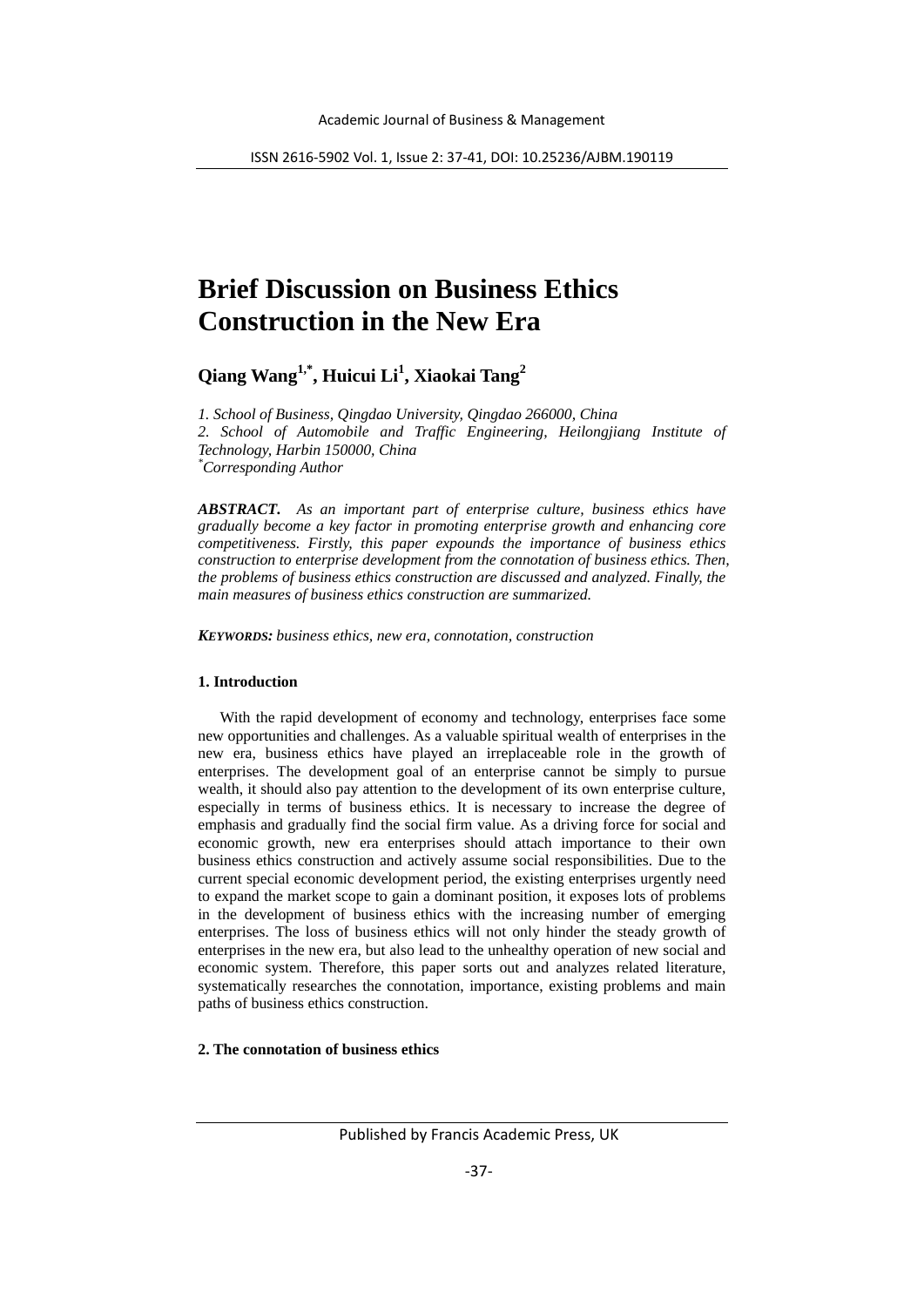German psychologist Max Weber pioneered the concept of business ethics and called it, but he did not give a specific explanation. Later, the Webster Dictionary concluded that business ethics are to establish a standard to reflect enterprise social responsibility and obligations. Some scholars actively advocated business ethics and put the interests of the state and people at the forefront. Professor Lynn Sharp Paine[1] believed that the handling of relationships with employees, customers and society has a good impact on business performance. Due to a number of scandals in the American business community, business ethics have gradually attracted the attention of managers. At the same time, many scholars regard business ethics as an important topic of academic research. Scholtens and Holme believed that business ethics are mainly used to regulate behavior, they are important manifestation of values, principles and ideas, and they also refer to a series of ethical principles in line with organizational values [2][3]. Belas and Jaroslav believed that understanding business ethics must know the connotation of business relations firstly, and the fundamental problem is the theorization and moralization of capital systems [4].

### **3. The importance of business ethics to the enterprises**

First of all, business ethics are important factors in determining the cultural values of enterprises. According to the management theory in new era, the sustainable development of enterprises has become an important indicator to measure the core competitiveness. Based on this, the enterprises actively build the business ethics and ethical culture to enhance their competitiveness and productivity, and this has become a main direction of enterprise development in the future. Good business ethics are the cornerstone of enterprise development, and they play irreplaceable roles in improving the connotation in the development of enterprise culture. An enterprise with good business ethics will bring a good internal development environment for itself and give consumers a good consumer experience. At the same time, consumers can also act as supervisors to continuously promote the development of business ethics. Then, business ethics are conducive to enhance the image of companies, and they increased the influence while actively taking on social responsibility. Enterprise managers must recognize the importance and necessity of business ethics, they can subtly establish a good public image and increase profitability with the recognition and trust of consumers. Finally, the good behaviors of companies will make consumers more sympathetic to their products [5]. Therefore, business ethics can increase customer loyalty and make them reduce a lot of advertising costs. Business ethics are fast, direct and long-term way to regulate the behaviors of employees. In the sales activities, companies avoid the waste of marketing resources through building good marketing ethics and caring about the interests of consumers. In this way, they can continuously improve the recognition of consumers and enhance the comprehensive ability of enterprise management, profitability and other aspects. At the same time, companies can give full play to the enthusiasm and creativity of employees, reduce the cost of enterprises greatly, increase the profits of employees and improve the performance of enterprises in the process of managing all aspects of ethics.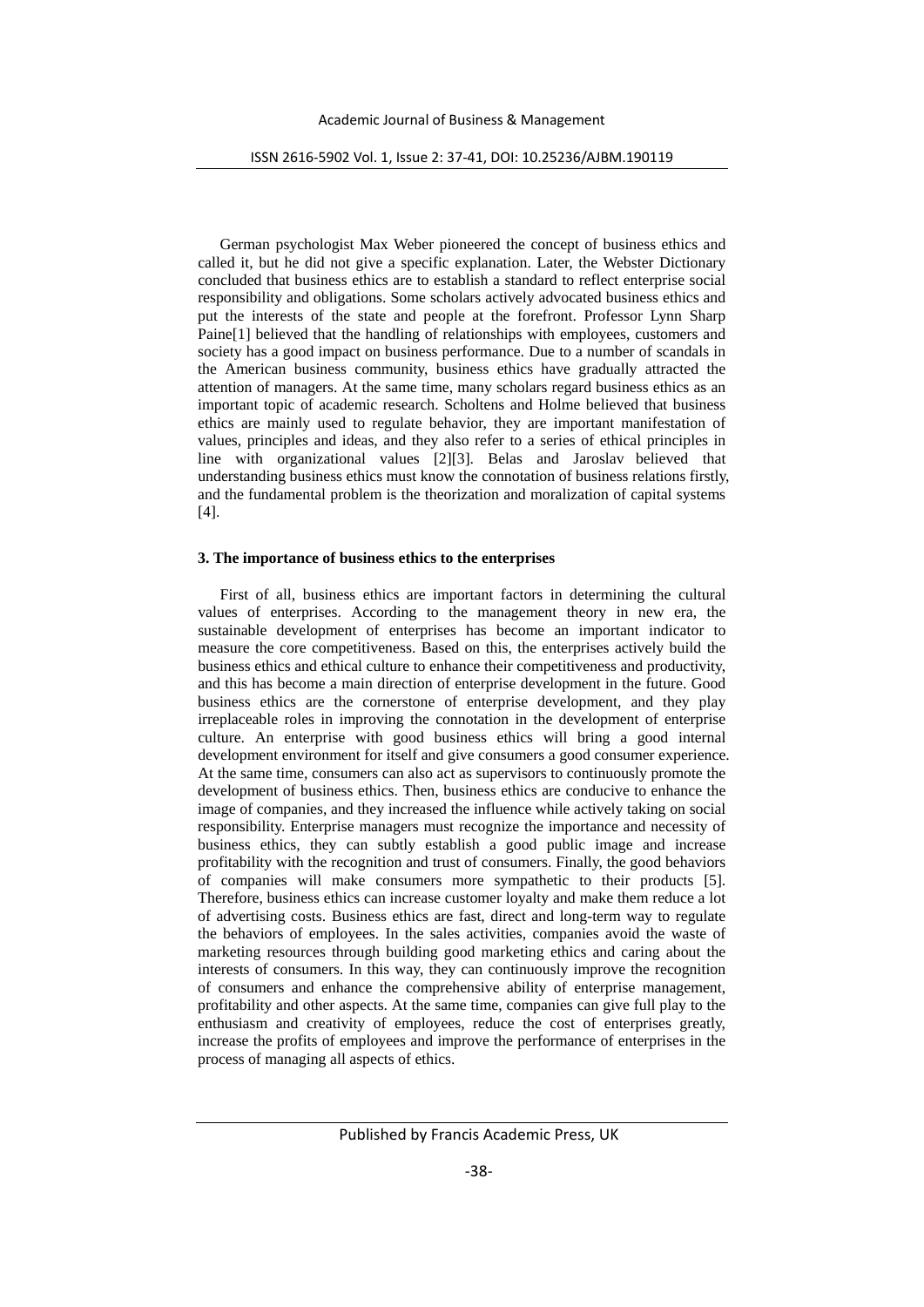### **4. The problems of business ethics construction**

In the process of rapid economic development, the competitions have become extremely fierce in enterprises. Under the background of this social and economic development, the development of enterprises faces great threats, and the requirement of reducing costs and increasing profits in business activities has been greatly raised. In the process of actively expanding production scale and improving production efficiency, enterprises often neglect the construction of their own culture, so business ethics construction become more arduous. A series of ethical and moral crises have emerged in the economic development of some enterprises. We should attach great importance to three aspects of the problem by analyzing relevant literature.

Firstly, the historical continuation of ethics cannot be liberated. In the development of history, each stage has its own unique ethical culture. The enterprises should face traditional ethics and adapt to the new ethics. At the same time, consumers endure and adapt to traditional ethical phenomena and inherit the enterprise social effects from traditional ethical phenomena. Traditional business ethics are not applicable to the development of society and economy in the present era. Traditional conservative thinking has led to the lack of motivation for corporate moral change in our society.

Secondly, the market mechanism and the legal system are not perfect. Since the economic development is not particularly perfect, it has caused legal gaps in certain industries and aspects and resulted in non-ethical behaviors in enterprises. Although many countries have introduced laws on ethical constraints, it has produced certain disconnected behaviors in the process of economic transformation. Therefore, countries should actively introduce relevant laws and regulations about ethics and moralities, it is an important manifestation of promoting enterprise behavior in line with social responsibility requirements.

Thirdly, because of defects in the supervision system, the companies will shirk social responsibility. Without supervision, social behaviors such as business operations, production, sales and management are difficult to be constrained. Due to the imperfect supervision system of existing business ethical behaviors and the lack of systematic evaluation system and mechanism, the managers of enterprise do not pay much attention to business ethics and ignore the importance of improving business ethics. If enterprises only pay attention to material interests and shirk social responsibility, it will result in a serious lack of integrities in social and economic subjects.

#### **5. The main measures of business ethics construction**

Lakhawat believed that business ethics can be improved by companies that are accountable to stakeholders in order to assume enterprise social responsibility [6]. Strengthening the construction of business ethics and cultivating excellent enterprise culture are the fundamental guarantees for coordinating the various relationship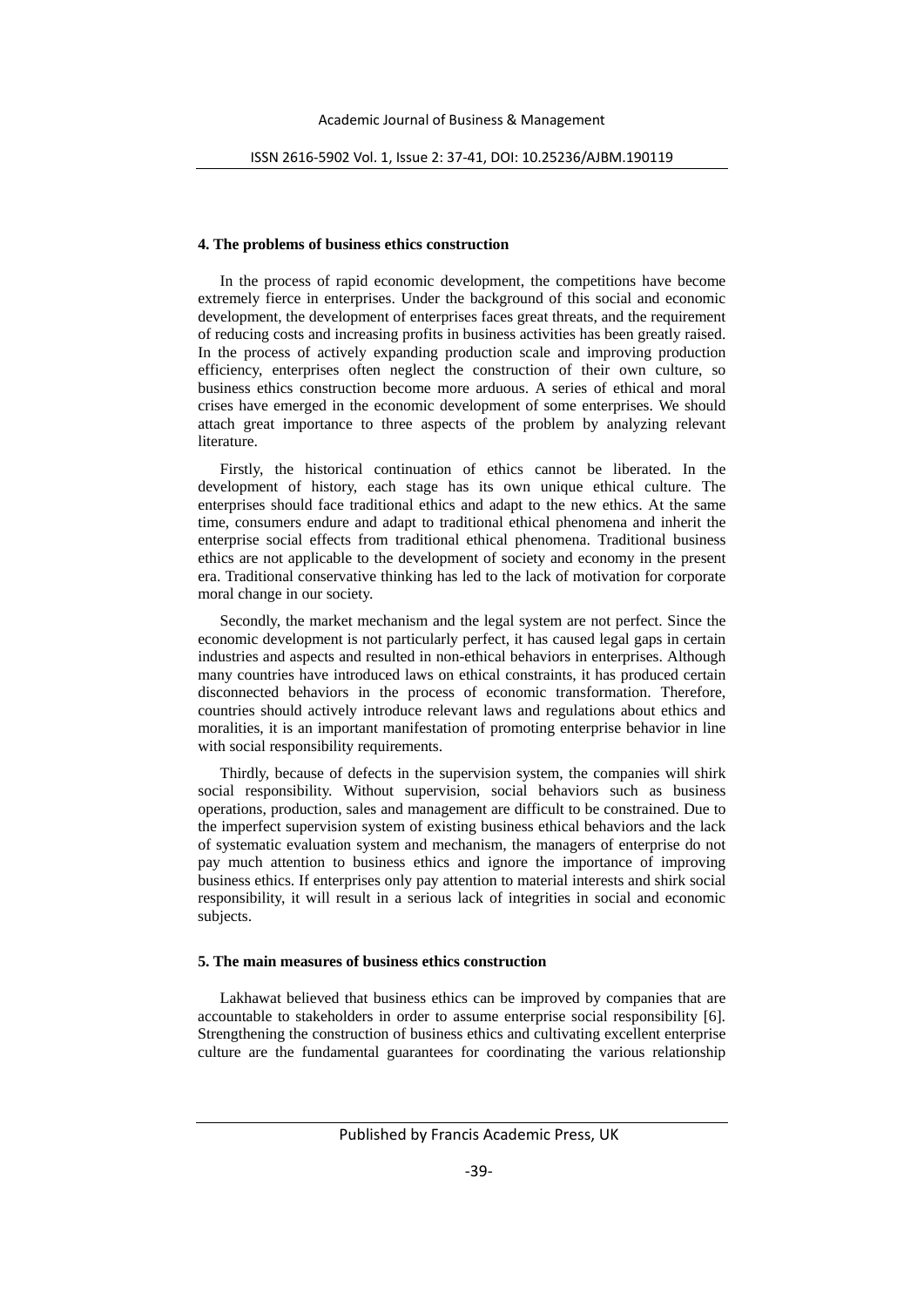problems, deepening enterprise reform and ensuring the survival and development of enterprises, and they play an important role in improving the core competitiveness of enterprises. In a word, it has a great significance for economic development to do a good job in business ethics construction and bear enterprise social responsibility.

Governments should publicize business ethics and create a good social environment actively. Carasco thought that companies must consider environmental factors in their ethical and ethical behavior [7]. Governments actively promote the good business ethics and support ethical and cultural exchanges between enterprises by certain media or other means. At the same time, the governors should create a good social environment as soon as possible in order to raise business ethical awareness. And the enterprises must formulate rules and regulations for daily operations and production, strengthen the code of conduct and enhance the sense of social responsibility and mission.

Each country should build the construction of legal system and improve the enterprise moral system. As a result of building a relatively perfect legislative framework to promote enterprises to abide by laws and regulations, enterprises have to actively assume social responsibility to promote corporate ethics practice. In addition, governments vigorously promote enterprises to actively assume social responsibility by certain administrative and economic means. For example, the enterprises with good business ethics should be given certain economic encouragement and support through formulating corresponding incentive policies. Therefore, enterprises can easily create good business ethics in the process of social and economic development.

The implementation of business ethics supervision regulations should be promoted in order to constrain enterprise behavior. Governments actively create environmental conditions that are conducive to compliance with business ethical behaviors for the companies, strengthen the constraints and supervision of enterprises and guide enterprises to assume social responsibilities. And the relevant supervision departments should be construct and the daily business operations of enterprises should be restrained. At the same time, the supervisory department shall inspect the supervision work and guide consumers to further supervise business ethics by reasonable means, so as to strengthen effective communication between enterprises and government, enterprises and consumers, government and consumers.

#### **6. The significance of business ethics construction**

Strengthening the legal system construction in business ethics can promote mutual supervision between governments, enterprises and consumers and accelerate the effective construction of social business ethics. First of all, it will greatly enhance the marketing power of enterprises and promote the cultivation of high-quality management talents while creating a good enterprise culture. Secondly, good social business ethics contribute to the coordination and distribution of production, organization and management, which promotes enterprises to provide quality products and services to the society and continuously strengthens business